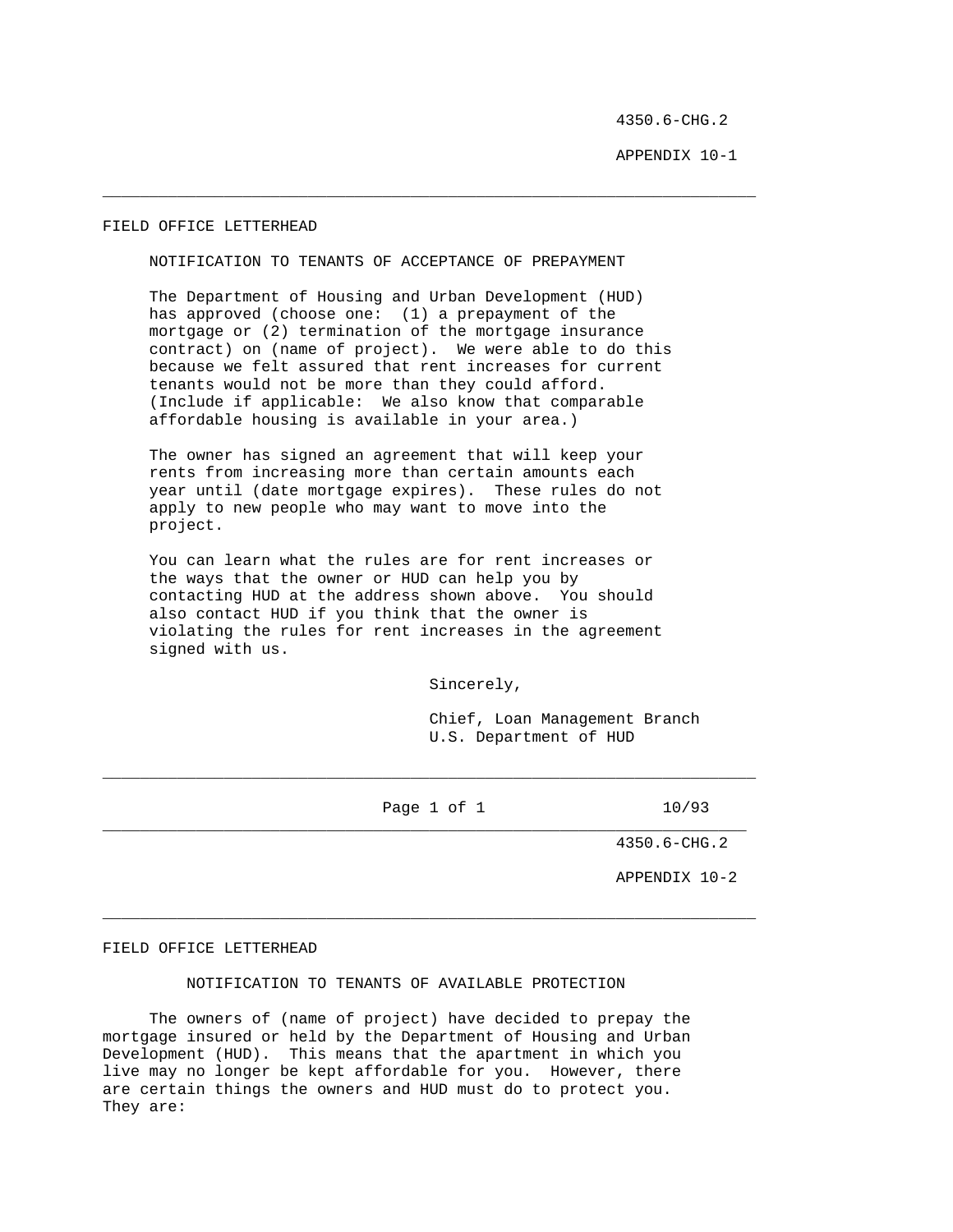- 1. The owners will review tenant lists and determine whose rents may increase so much that they may have to move. HUD will give owners rules for making these decisions. The owners will send HUD the names of the tenants who are identified.
- 2. The owners and HUD will work with owners of other housing in the area to help you find suitable housing. If you are on the list, HUD will send you a list of available comparable housing you may consider.
- 3. The owners will pay at least half your expenses for moving. They may decide how much the move is likely to cost you after getting estimates from moving and utility companies. However, if you disagree, you may give them a list of your expenses based on your situation. If you move out of the area, they do not have to pay more than they would have if you were moving within the area unless your costs will be higher because of your own needs. If there is no available comparable housing in your area, the owner has to pay the costs for moving you to the closest available comparable housing. You and the owner must agree, in writing, on the cost of relocation and the amount to be reimbursed.
- 4. There are some circumstances in which you may not be forced to move for at least three years even if there are other apartments available for you. These circumstances are:
- a. If you lived at the project on (insert date of Initial NOI); \_\_\_\_\_\_\_\_\_\_\_\_\_\_\_\_\_\_\_\_\_\_\_\_\_\_\_\_\_\_\_\_\_\_\_\_\_\_\_\_\_\_\_\_\_\_\_\_\_\_\_\_\_\_\_\_\_\_\_\_\_\_\_\_\_\_\_\_\_\_

\_\_\_\_\_\_\_\_\_\_\_\_\_\_\_\_\_\_\_\_\_\_\_\_\_\_\_\_\_\_\_\_\_\_\_\_\_\_\_\_\_\_\_\_\_\_\_\_\_\_\_\_\_\_\_\_\_\_\_\_\_\_\_\_\_\_\_\_\_

\_\_\_\_\_\_\_\_\_\_\_\_\_\_\_\_\_\_\_\_\_\_\_\_\_\_\_\_\_\_\_\_\_\_\_\_\_\_\_\_\_\_\_\_\_\_\_\_\_\_\_\_\_\_\_\_\_\_\_\_\_\_\_\_\_\_\_\_\_\_

Page 1 of 2 10/93

4350.6-CHG.2

APPENDIX 10-2

and the contract of the contract of the contract of the contract of the contract of the contract of the contract of the contract of the contract of the contract of the contract of the contract of the contract of the contra

b. Your household contains either:

 A person who is 62 years old or older or disabled (you may contact the HUD Office, if necessary, to determine if your disability meets HUD's criteria); or

 Your family contains five or more persons and needs an apartment with at least three bedrooms.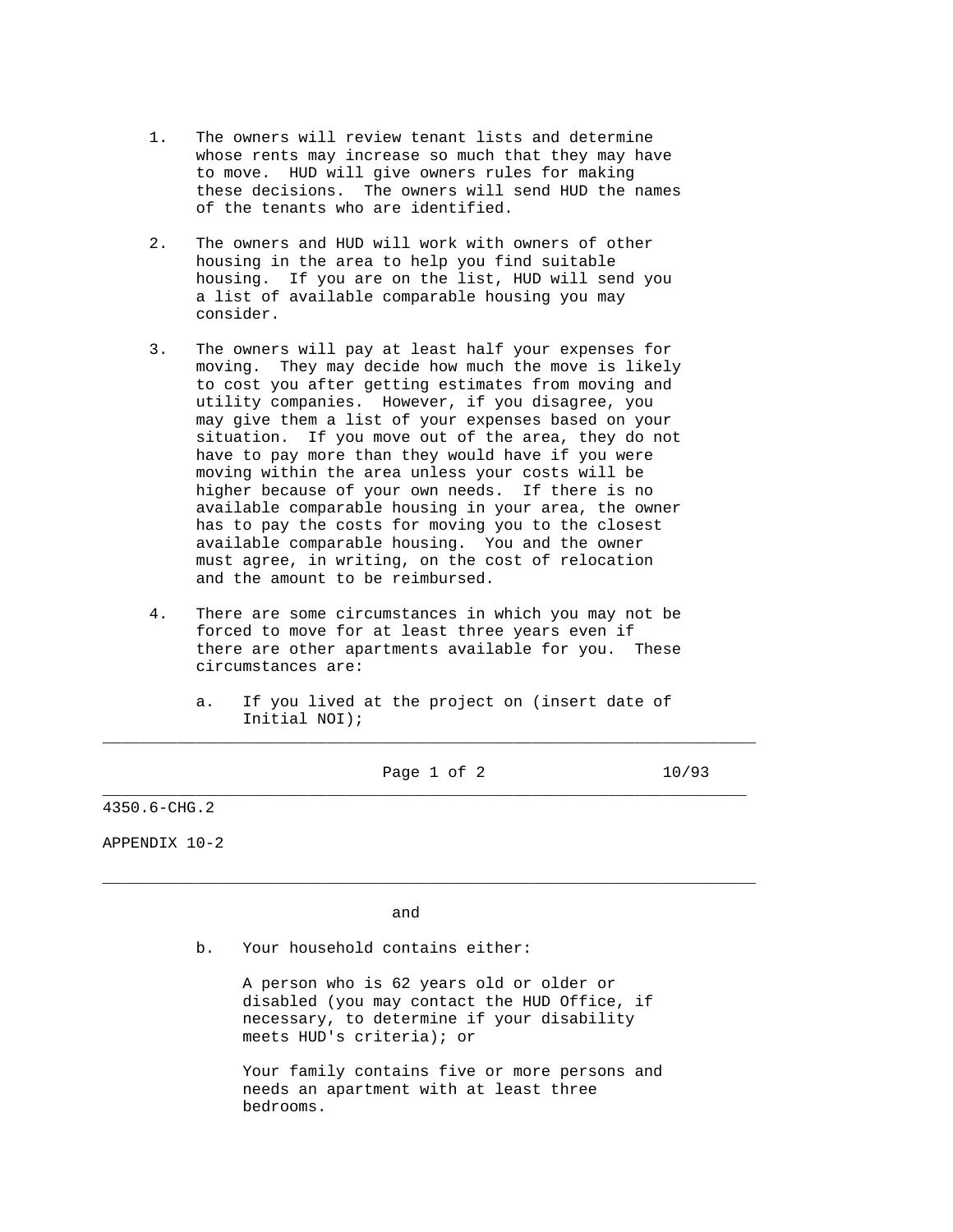Rents for those three years may only be raised for normal operating expenses, but not due to the owner's decision to prepay the mortgage.

- 5. In cases where the owners cannot force you to move before the end of three years, they may give you incentives to voluntarily move before that time. If you get an incentive to move, the rent you pay cannot be higher than what you would have paid if you had not moved. If necessary, the owner will pay part of the rent your new landlord charges in order to keep your rent payment the same as it is now. The incentives, which could include increased relocation costs, will be decided between each eligible person and the owner. It will not be decided for the project as a whole.
- 6. While we cannot guarantee it, in some cases HUD can give you Section 8 rental assistance to help pay your rent whether or not you move from the project.

 If you have any comments, or if, in the future, you believe that the owner is not following these procedures properly, please contact the HUD Field Office at:

Chief, Loan Management Branch U.S. Department of Housing and Urban Development ADDRESS, CITY, STATE AND ZIP CODE.

Sincerely,

cc: For Posting

10/93 Page 2 of 2 \_\_\_\_\_\_\_\_\_\_\_\_\_\_\_\_\_\_\_\_\_\_\_\_\_\_\_\_\_\_\_\_\_\_\_\_\_\_\_\_\_\_\_\_\_\_\_\_\_\_\_\_\_\_\_\_\_\_\_\_\_\_\_\_\_\_\_\_\_

\_\_\_\_\_\_\_\_\_\_\_\_\_\_\_\_\_\_\_\_\_\_\_\_\_\_\_\_\_\_\_\_\_\_\_\_\_\_\_\_\_\_\_\_\_\_\_\_\_\_\_\_\_\_\_\_\_\_\_\_\_\_\_\_\_\_\_\_\_\_

\_\_\_\_\_\_\_\_\_\_\_\_\_\_\_\_\_\_\_\_\_\_\_\_\_\_\_\_\_\_\_\_\_\_\_\_\_\_\_\_\_\_\_\_\_\_\_\_\_\_\_\_\_\_\_\_\_\_\_\_\_\_\_\_\_\_\_\_\_\_

4350.6-CHG.2

APPENDIX 10-3

#### FIELD OFFICE LETTERHEAD

 NOTIFICATION TO TENANTS IN LOW-VACANCY AREAS OF AVAILABLE PROTECTION

 The owners of (name of project) have decided to prepay the mortgage held or insured by the Department of Housing and Urban Development (HUD). This means the owner of your apartment may raise the rents.

 If you were living in the project on (Date of Initial Notice of Intent), you may not be forced to move for at least three years even if there are other apartments available for you. In addition, rents for those three years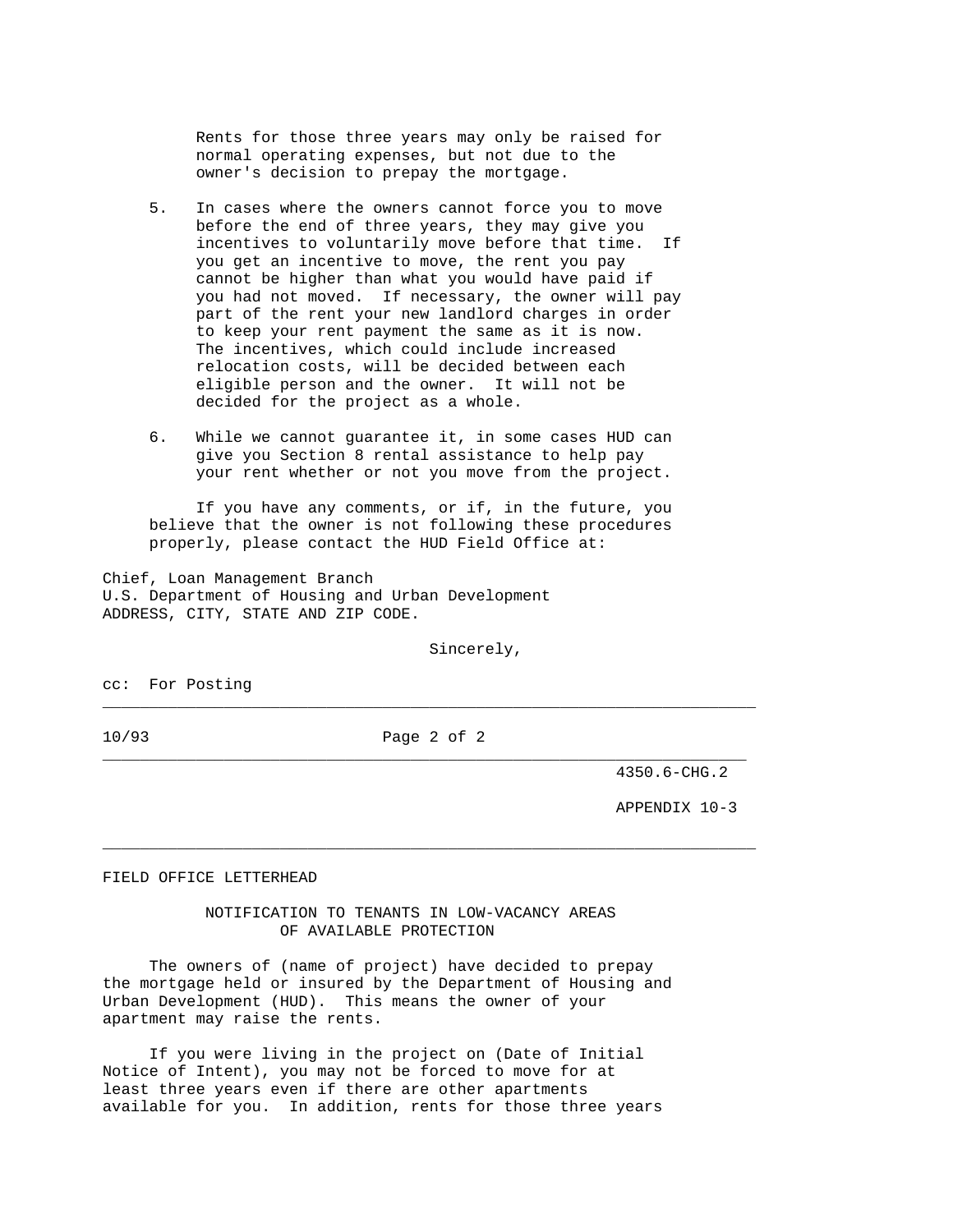may not be raised except for normal operating expenses due to the owner's decision to prepay the mortgage. At least three months before you may be affected by higher rents, the owner will identify those tenants who may have to move because of higher rents. HUD will give the owners rules for making this decision. The owner will work with managers of other housing in the area to help you to find suitable housing.

 You may not wish to wait until the three years end before looking for other housing, since you can move at any time up to then. In fact, if you and the owner agree, the owner may give you incentives to voluntarily move before that time. If you get an incentive to move, the rent you pay cannot be higher than what you would have paid if you had not moved. If necessary, the owner will pay part of the rent your new landlord charges in order to keep your payment the same as it is now. The incentives, which could also include relocation costs which are higher than the owner is required to pay, will be decided between each eligible person and the owner. It will not be decided for the project as a whole. The owner, however, may not discriminate in providing these benefits and must meet Federal antidiscrimination standards.

 If you did not live at the project on the date shown above, your rents can be raised, so long as you were told that the project may be prepaid when you moved in. The owners will review tenant lists to determine who may not be able to continue to afford to live there. HUD will give

Page 1 of 2 10/93 \_\_\_\_\_\_\_\_\_\_\_\_\_\_\_\_\_\_\_\_\_\_\_\_\_\_\_\_\_\_\_\_\_\_\_\_\_\_\_\_\_\_\_\_\_\_\_\_\_\_\_\_\_\_\_\_\_\_\_\_\_\_\_\_\_\_\_\_\_

\_\_\_\_\_\_\_\_\_\_\_\_\_\_\_\_\_\_\_\_\_\_\_\_\_\_\_\_\_\_\_\_\_\_\_\_\_\_\_\_\_\_\_\_\_\_\_\_\_\_\_\_\_\_\_\_\_\_\_\_\_\_\_\_\_\_\_\_\_\_

\_\_\_\_\_\_\_\_\_\_\_\_\_\_\_\_\_\_\_\_\_\_\_\_\_\_\_\_\_\_\_\_\_\_\_\_\_\_\_\_\_\_\_\_\_\_\_\_\_\_\_\_\_\_\_\_\_\_\_\_\_\_\_\_\_\_\_\_\_\_

4350.6-CHG.2

APPENDIX 10-3

owners the rules for making these decisions. The owners will send to HUD the names of all tenants who may be forced to move. The owners and HUD will work with owners of other housing in the area to help you to find suitable housing. If you are on the list, HUD will send you a list of available comparable housing you may wish to consider.

 In either case, the owners will pay at least half your expenses for moving. They may decide how much the move is likely to cost you after getting estimates from moving and utility companies. However, if you disagree, you may give them a list of your expenses based on your own situation. If you move out of the area, they do not have to pay more than they would have if you were moving within the area unless your costs are higher due to your own needs. If there is no available comparable housing in your area, the owners have to pay the costs for moving to the closest available comparable housing. You and the owner must agree, in writing, on the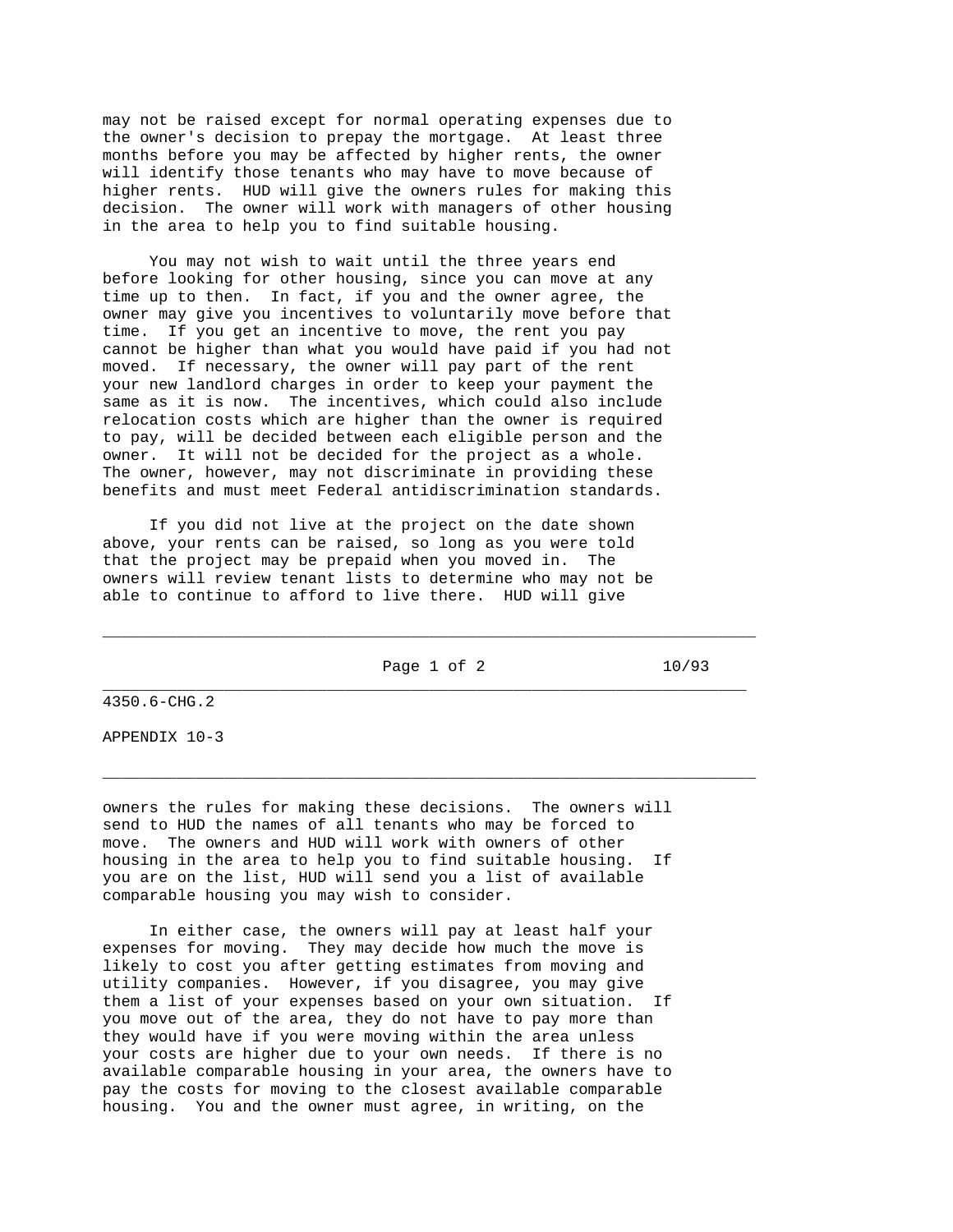cost of relocation and on the amount to be reimbursed.

 While we cannot guarantee it, in some cases HUD can give you Section 8 rental assistance to help pay your rent after you move.

 If you have any comments, or if, in the future, you believe that the owner is not following these procedures properly, please contact the HUD Field Office at:

Chief, Loan Management Branch U.S. Department of Housing and Urban Development ADDRESS, CITY, STATE AND ZIP CODE.

Sincerely,

cc: For Posting

10/93 Page 2 of 2 \_\_\_\_\_\_\_\_\_\_\_\_\_\_\_\_\_\_\_\_\_\_\_\_\_\_\_\_\_\_\_\_\_\_\_\_\_\_\_\_\_\_\_\_\_\_\_\_\_\_\_\_\_\_\_\_\_\_\_\_\_\_\_\_\_\_\_\_\_

\_\_\_\_\_\_\_\_\_\_\_\_\_\_\_\_\_\_\_\_\_\_\_\_\_\_\_\_\_\_\_\_\_\_\_\_\_\_\_\_\_\_\_\_\_\_\_\_\_\_\_\_\_\_\_\_\_\_\_\_\_\_\_\_\_\_\_\_\_\_

\_\_\_\_\_\_\_\_\_\_\_\_\_\_\_\_\_\_\_\_\_\_\_\_\_\_\_\_\_\_\_\_\_\_\_\_\_\_\_\_\_\_\_\_\_\_\_\_\_\_\_\_\_\_\_\_\_\_\_\_\_\_\_\_\_\_\_\_\_\_

4350.6-CHG.2

APPENDIX 10-3

FIELD OFFICE LETTERHEAD

# NOTIFICATION TO TENANTS IN LOW-VACANCY AREAS OF AVAILABLE PROTECTION

 The owners of (name of project) have decided to prepay the mortgage held or insured by the Department of Housing and Urban Development (HUD). This means the owner of your apartment may raise the rents.

 If you were living in the project on (Date of Initial Notice of Intent), you may not be forced to move for at least three years even if there are other apartments available for you. In addition, rents for those three years may not be raised except for normal operating expenses due to the owner's decision to prepay the mortgage. At least three months before you may be affected by higher rents, the owner will identify those tenants who may have to move because of higher rents. HUD will give the owners rules for making this decision. The owner will work with managers of other housing in the area to help you to find suitable housing.

 You may not wish to wait until the three years end before looking for other housing, since you can move at any time up to then. In fact, if you and the owner agree, the owner may give you incentives to voluntarily move before that time. If you get an incentive to move, the rent you pay cannot be higher than what you would have paid if you had not moved. If necessary, the owner will pay part of the rent